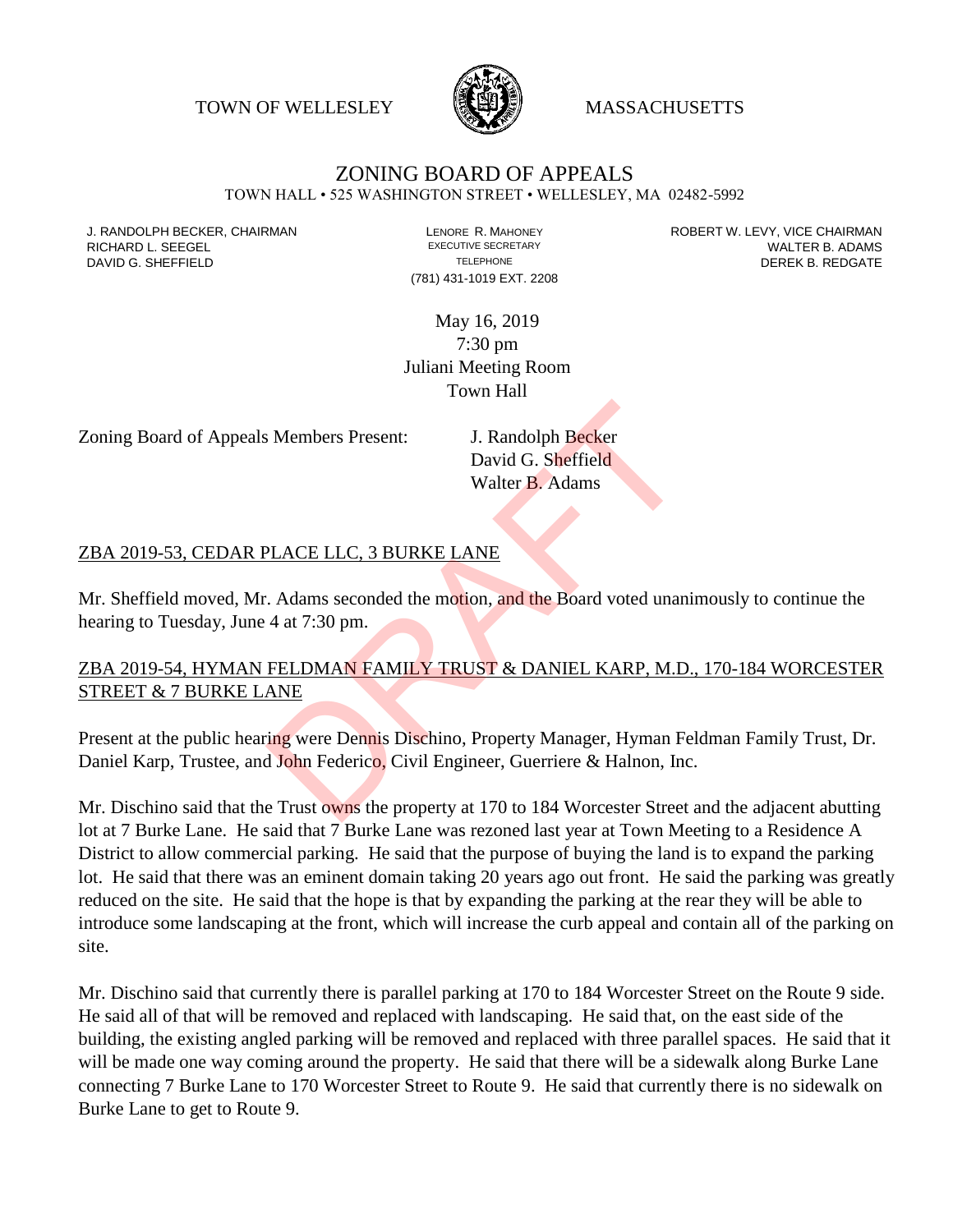Mr. Dischino said that they laid out a parking plan for the property at the back. He said that they revised the plans in response to Planning Board comments. He said that they are scheduled to go before the Design Review Board (DRB) on May 22, 2019.

Mr. Dischino said that they added landscaping along the southern, western, and eastern borders. He said that they extended the five foot sidewalk all the way to the west. He said that they eliminated a parking spot in the middle to create another access point for pedestrians to the walkway. He said that there will be a retaining wall that will be under five feet.

Mr. Sheffield asked about the number of existing parking spaces. Mr. Federico said that there are 46 existing spaces and will increase the number of spaces to 85. He said that there are two to three handicapped stalls. He said that three handicapped stalls are proposed. Mr. Sheffield asked how many total spaces are required. Mr. Dischino said that it is 3.2/1000. Mr. Becker said that it is 150 square feet of the footprint or 3.2/1000 of the square feet in the building. He said that he said the calculation of 77, based on 150 square feet of footprint but did not see the 3.2/1000 square feet of the building. He said that 170 Worcester Street has two floors and the other two have single floors. Mr. Dischino said that the medical building has 12,500 total square feet, split evenly over two floors. Mr. Becker said that the Development Prospectus lists the required number of spaces at 77. Mr. Federico said that the three proposed handicapped spaces will be in front of the Vision Medical Center. He said that a total of 85 spaces is proposed, which is 8 spaces over the requirement. Mr. Dischino said that there is no off-street parking here and there is no public nearby. He said that they will have an exercise/fitness business going into 184 Worcester Street and they want to make sure that they have enough parking to meet the demand on site. He said that they want some extra room in the winter for snow storage. He said that they do not want any overflow onto Burke Lane. nave single floors. Mr. Dischino said that the medical buver two floors. Mr. Becker said that the **Development P**<br>Mr. Federico said that the three proposed handicapped sp<br>He said that a total of 85 spaces is proposed, whic

Mr. Sheffield said that he did not like the three cars parked on the east side of the building. He said that it would be better to not have them there, which would allow for an increased depth of the buffer along Burke Lane, which is the entrance to a residential area. Mr. Dischino said that they can accommodate that.

Mr. Adams said that the plans do not identify the handicapped accessible spaces. Mr. Federico said that they will revise the plans to show the handicapped spaces. Mr. Becker said that they also add a legend for the symbols used so the Board can figure out what is underground and what is marked on the pavement. He said that he was not able to get a strong sense of the vehicle or pedestrian circulation and what their separation will be.

Mr. Adams confirmed that the parking is all for the property that faces Worcester Street. He asked how you get from the new parking on the currently vacant lot to the building. Mr. Dischino said that they will put a five foot wide sidewalk around the building. Mr. Sheffield said that there is a truncated sidewalk on the south side of the building. He said that they are proposing a sidewalk along the east side that goes the length of the building and brings the circulation from the parking lot to the front of the building. Mr. Adams said that Plan 3 of 6 shows a sidewalk on the back side of the two-story building that extends slightly beyond it. Mr. Dischino said that the Planning Department staff recommended that the sidewalk be extended all the way to the west to the last parking stall so that when people pull in and park in the west stalls, there will be easy access to the sidewalk that will take them all the way to the 170 building where they can walk across.

Mr. Adams asked if getting to the cross hatched spot that shows on the plan is an accessway for accessible parking or are all of the accessible spots in front. Mr. Dischino said that the accessible spaces are shown in front of the Wok restaurant. He said that there will be one or two handicapped spaces in the new lot. Mr.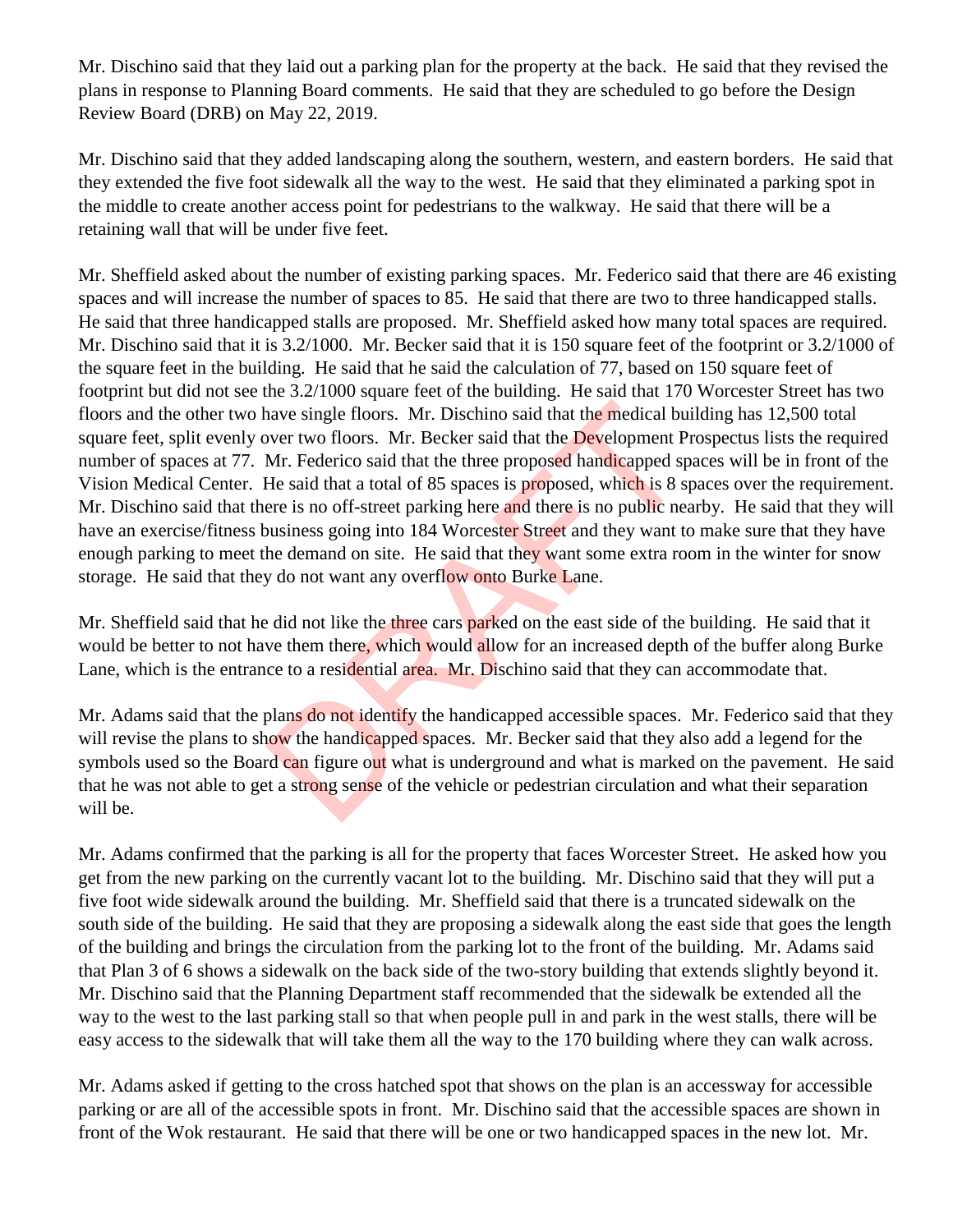Adams said that the spaces should be as close as possible to the entrance to the building. Mr. Dischino they will put handicapped spaces on both sides of the building.

Mr. Adams asked about access to the Vision Medical Center. Mr. Dischino said that it is currently on the east side. He said that there is an option for them to put one on the south side. Mr. Adams said that the most efficient way to arrange the handicapped parking spaces is to have two on either side of the access walkway.

Mr. Sheffield asked if the cross hatching shown on the drawing are paint markings on the pavement. Mr. Dischino said that they are.

Mr. Sheffield asked about crosswalks on the west side at the boundary between the Worcester Street property and the Burke Lane property. He said that a sidewalk is shown at parking spaces 26 to 30. He said that sidewalk will never be used. Mr. Dischino said that was eliminated. He said that it is supposed to be replaced with landscaping.

Mr. Sheffield said that the cross hatching that is meant to extend the proposed sidewalk that runs east/west in front of parking spaces 31 to 49. He said four spaces are to be removed. He asked what happens on the west side of the oriental rug gallery where there is a fair amount of paving space and it is vacant. Mr. Dischino said that is existing and there nothing proposed to change there. He said that they will repave it with porous pavement. He said that there is a guardrail that separates the property, adjacent to the stairs.

Mr. Sheffield said that people parking in spaces 31 to 39 will go to the west side of the building and go around. Mr. Adams said that there should be safe passage. He said that they will be ripping up all of the paving to handle the drainage issues. He said that he was concerned about parking in front of the Wok. He said that there does not appear to be a wide enough sidewalk there to provide a reasonable path for people to come and go from the restaurant. Mr. Dischino said that the challenge there is having enough room for the parking spaces and the landscaping out front. He said that he is trying to bump up the curb appeal. He said that there are only four or five spaces there. Mr. Adams said that it may be best to have a sidewalk that runs along the front of the building so that you could get from one business to another without having to squeeze between the bumper of a car. e cross hatching that is meant to extend the proposed side 1 to 49. He said four spaces are to be removed. He aske<br>allery where there is a fair amount of paving space and it<br>there nothing proposed to change there. He said

Mr. Dischino said that there is a sidewalk in front of the 184 Worcester Street building. He said that they are working with the tenant in the 184 Worcester Street building. He said that they will be doing a major renovation of the building and they may eliminate the stairs. He said that could make space for a sidewalk along the western side.

Mr. Sheffield said that there is a lot of space there that could be used for landscaping and parallel parking. He said that parking space 67, the most westerly space on the Worcester side of the building, is hanging out. He said that there is a fair amount of landscaping and design work that needs to be done here.

Mr. Becker said that the circulation is not readily apparent. He said that signage is needed to help the driver to figure out where they are supposed to go and park. He said that when you turn into the first driveway off of Worcester Street, the view of what happens behind the building is obscured by 184, so you do not really know that there is parking in back of the building. Mr. Sheffield confirmed that there will be two way circulation on the west side of the building. He said that the only one way circulation is from west to east on the front of and the east side the buildings. Mr. Becker said that the plan is not tight for the number of spaces to comply and there is plenty of open space west of the building. He said that circulation for pedestrians and vehicles is important and is not apparent on the plan.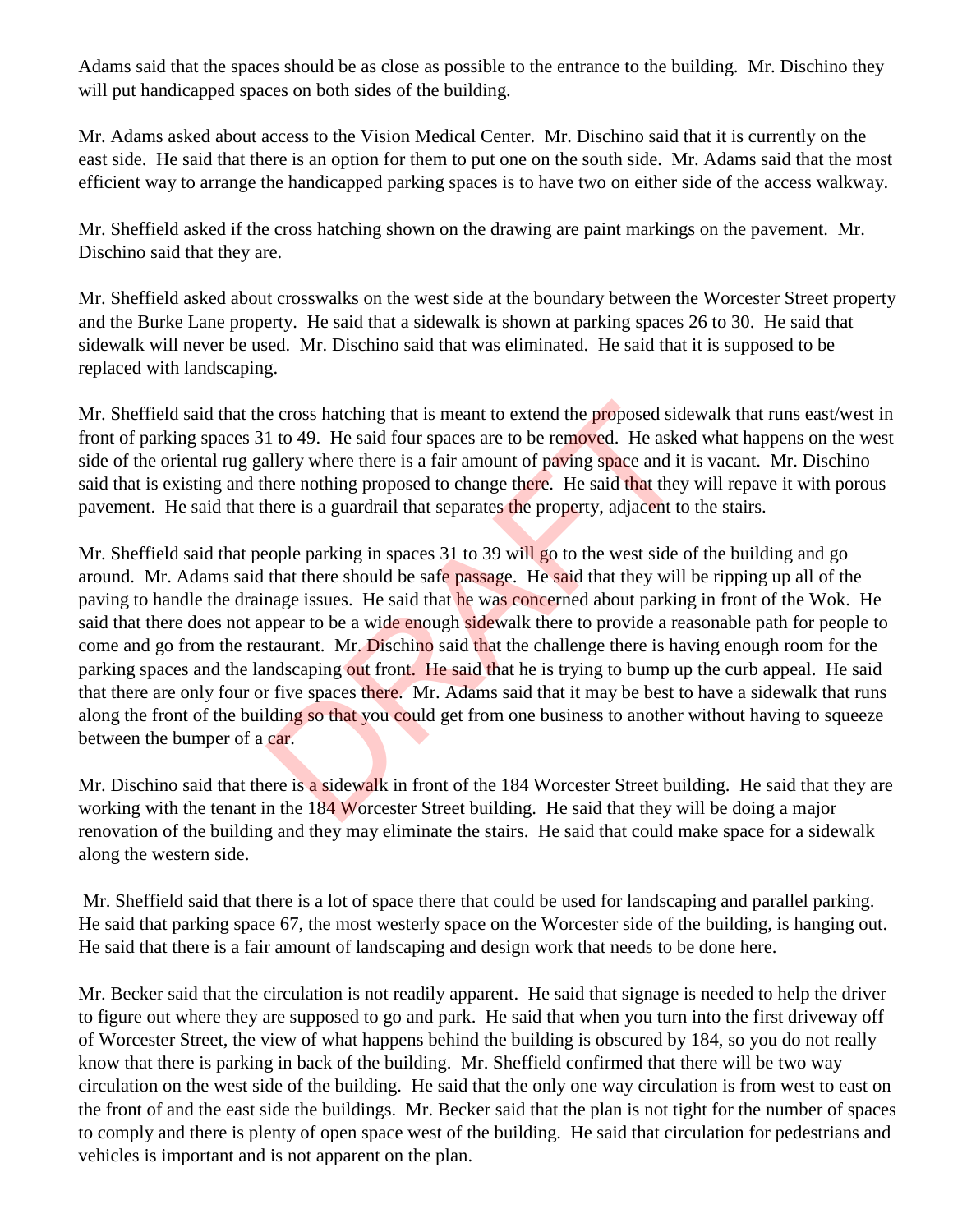Mr. Becker said that there was no information about the retaining walls, what they will look like, how they will sit in relation to the lot lines, how it will be constructed, or the construction process. He said that that it is important for the Board to understand the permanent impacts with respect to circulation and the retaining walls and the temporary impacts in the Construction Management Plan (CMP). Mr. Dischino said that currently the first floor of 170 Worcester Street and 184 Worcester Street will also be vacant. He said that this summer would be the best time to do the work. He said that no new tenants will move in until it is finished. Mr. Sheffield said that trucks will be entering and leaving the site and there will be a lot of excavation. He said that the trucks will have to be cleaned before going off of the site. He said that there will have to be wheel washes. He said that there is going to be a series of complicated CMP issues that will have to be addressed.

Mr. Becker said that the places that the Board has seen permeable pavement used before had perforated pipes in the gravel base so that when you had larger or sequential storms there is an overflow. He said that it is not clear if that is happening here. He asked about plans to accommodate stormwater. Mr. Federico said that the plan is to incorporate a 100 year storm into the pavement and held there. He said that he will look into the overflow.

Mr. Adams said that the Board received comments from people in the neighborhood who said that the property has not been fully maintained. He said that trash and unkempt areas on the property seem to exist, which is of heightened concern with permeable paving, which needs significant maintenance. He said that it takes more than having a set of instructions. He said that if you do not follow through, the pavement could clog up and the water will drain off of the site. Mr. Dishcino said that they will only use salt in the winter, no sand. He said that the existing conditions on the outside of the building have been left in their present condition because it was a long process to acquire the additional land and go through Town Meeting to get it rezoned. He said that it will all be ripped up. He said that there will be a lot of investment in the hardscape around the property. He said that the landlord recently renovated the entire second floor of the office. He said that there was no sense in putting money into hardscape now when it was all going to be ripped out. Mr. Adams said that if you own a property, you are obligated to maintain it. Mr. Dischino said that is the goal with the redevelopment. He said that the landlord wants to improve the curb appeal of the property so that he can finish out the leasing. He said that having additional parking is key to the project. He said that it should be a big improvement to the neighborhood. He said that he liked the idea of taking away three parking spaces and adding landscaping on the east side. He said that on the west side of 184 Worcester Street, with the tenant that they have lined up, the loading dock and stairs will go away and they will be able to put a walkway and landscaping there. He said that they will look into putting a sidewalk in front of the Wok so that they connect all around the buildings. 00 year storm into the pavement and held there. He said<br>Board received comments from people in the neighborholy maintained. He said that trash and unkempt areas on t<br>oncern with permeable paving, which needs significant m<br>

Mr. Becker said that with porous pavement you do not have the same means for trapping oil, grease and salt to keep them from getting to the groundwater. He said that the Board will need to see a plan that shows how that will be dealt with. Mr. Dischino said that when they looked at pervious pavement, they made sure that this was an appropriate site to have it. He said that there is a lot of sand under the site, which is good drainage material and an ideal condition for pervious pavement. Mr. Becker said that the three test pits are all on the south side. Mr. Dischino said that at the northeast corner of the 170 Worcester Street building, which was built in the 1960's, the building started to sink. He said that they had to drive a steel column down to shore up the building because of soil conditions out there.

Mr. Adams said that the Board will need to see a lot more information. He said that existing parking spaces 80 to 85 have no dimensions that show the depth of the spaces and the space between them and the back of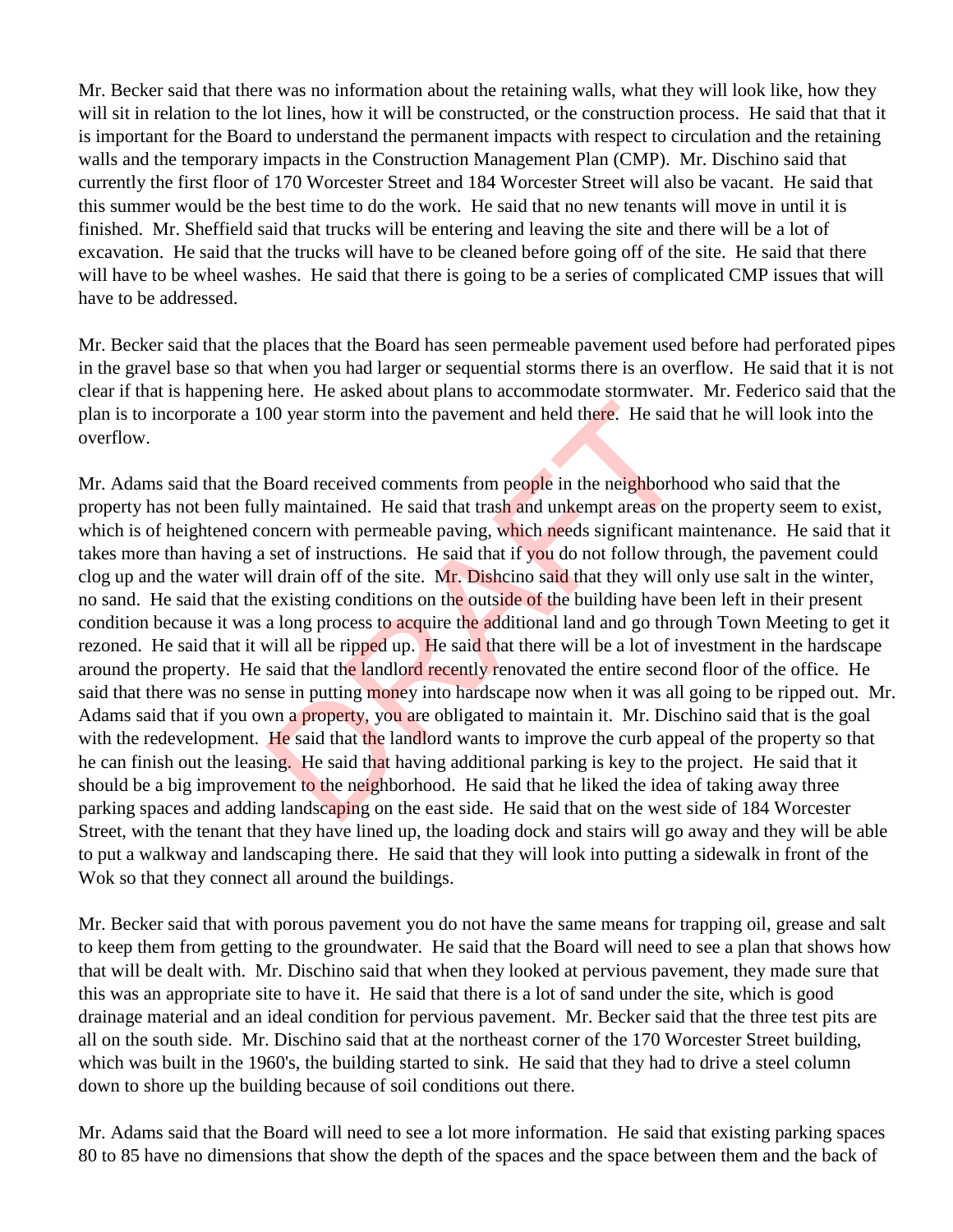the building. He questioned whether those spaces will work well once they are constrained by a sidewalk on the south side. He said that he did not have a clear idea of what is happening with the sidewalk along Burke Lane. He said that there is a four foot retaining wall there and on the high side of the retaining wall is a travel lane for cars. He asked what will happen between the top of the retaining wall and the sidewalk four feet below to make sure that pedestrians on the sidewalk are not terrorized by vehicles traveling next to them four feet higher. Mr. Becker said that they need to figure out where they will need separation for pedestrian and vehicle circulation. Mr. Dischino said that will be addressed.

Mr. Adams said that the Applicant needs to figure out how many spaces he is obligated to provide in accordance with the local bylaw and the Access Board regulations.

Mr. Sheffield asked where the dumpsters will be located. Mr. Dischino said that they will stay where they are with trees and landscaping in front of them and possibly some fencing. He said that they are currently located at the back of the 170 Worcester Street building, behind the Wok Restaurant, away from the residences. Mr. Sheffield asked if the trash vendor truck will have enough room for circulation on the site. Mr. Dischino said that the truck currently backs up to the dumpsters.

Mr. Becker asked about the two squares on the plans at the lower southwest corner. Mr. Federico said the hatched area will be used for snow storage. He said that the hatched area by parking space 70 to 80 is pavement that they can use for additional striping or can be landscaped.

Mr. Becker discussed bylaw requirements for certain percentages of landscaping. He said that the Board will need to see something that shows that the requirement is met.

Mr. Sheffield said that there are a number of opportunities to improve the plans for the benefit for all who see it and the residents of Burke Lane.

Mr. Adams said that there will be some spillover to the south of 0.3 foot candles of light. He said that is residential property and it is reasonable to try to limit the spillover of light. Mr. Dischino said that there will be a six foot fence, a retaining wall and landscaping. He said that there will be a lot more landscaping on the back side of the fence to protect the residences. e truck currently backs up to the dumpsters.<br>
the two squares on the plans at the lower southwest corne<br>
for snow storage. He said that the hatched area by parkise<br>
se for additional striping or can be landscaped.<br>
law req

Mr. Sheffield said that Mr. Dischino should speak with the neighbors to discuss the plans. Mr. Dischino said that he owns the residential property next door. He said that one of the major concerns for the neighborhood is overflow parking on Burke Lane and another is making the entrance onto Burke Lane look better. He said that he will keep the plantings low out front to preserve visibility of the ramps. Mr. Becker said that the Board receive two letters from neighbors on Burke Lane, both of whom seem angry.

Mr. Dischino said that there will be a new owner of the restaurant. He said that there have been issues with the tidiness of the property but that will change with the new owners. Mr. Adams said that it is the property owner's responsibility to keep it cleaned up.

Mr. Becker asked if there was anyone present at the public hearing who wished to speak to the petition.

Gary Miller, 192 Worcester Street and 150 Cedar Street, said that he is the abutter on the western side. He said that he has not seen the revised plans. He asked how far the area of parking spaces 30, 29, 28, 27 will be from the property line. He asked if the grade will stay the same. Mr. Federico said that the new parking will be a little higher than the existing lot. He said that the elevation of the existing parking is 107 and the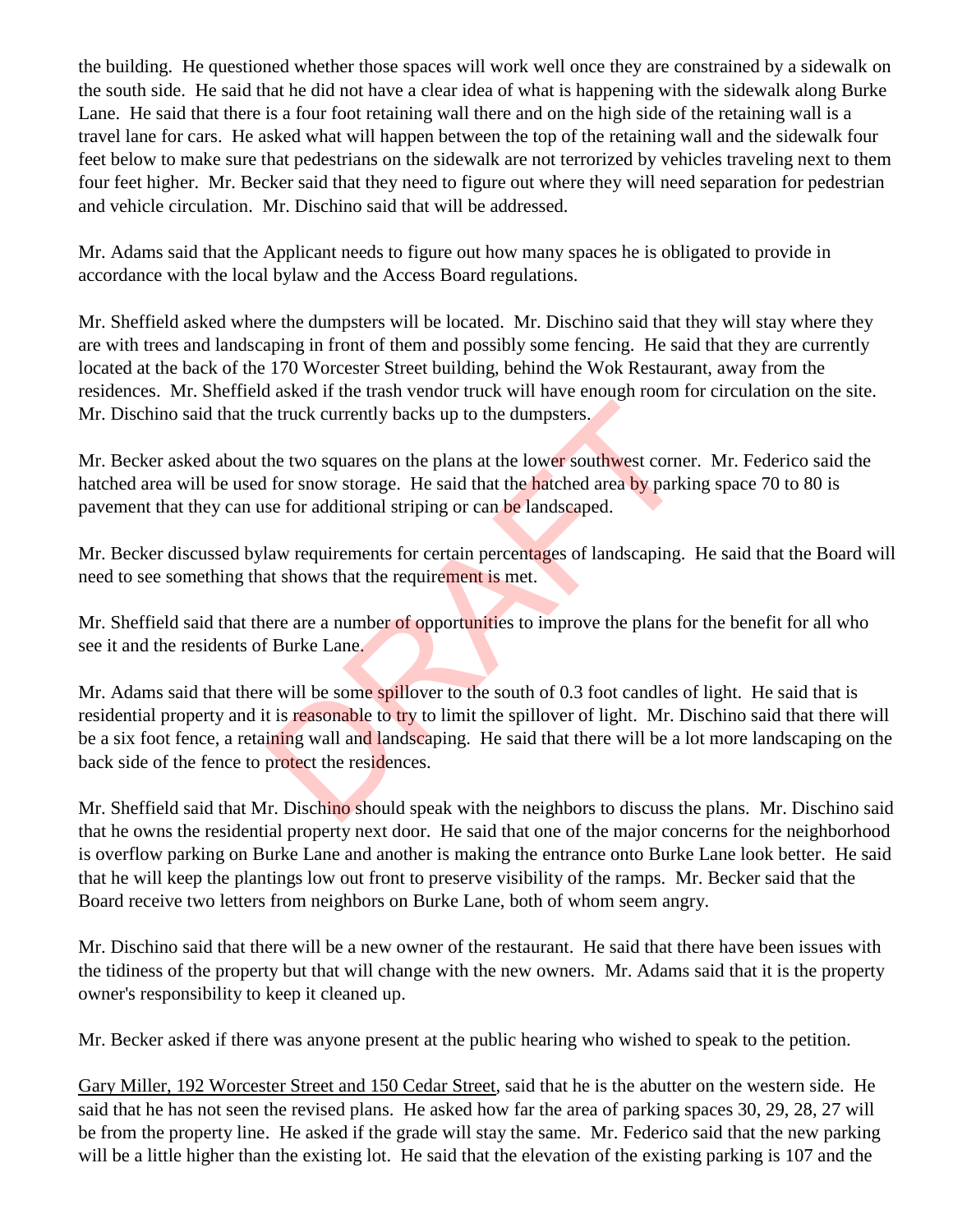new lot will be 109, or two feet higher. Mr. Miller said that there is a driveway that goes uphill parallel to parking spaces and there will be an approximately 42 inch difference in height from the corner of the parking space. Mr. Federico said that they are not proposing to change the grade very much. He said that there will be retaining wall that will make up the vertical difference between the existing and proposed grades. He said that the concrete retaining wall will be one foot thick and four feet tall from proposed finished grade. Mr. Miller said that there is no guardrail. He said that the existing guardrail stops at the boundary stone. Mr. Federico said that revised plans can show the grades to the driveway. Mr. Miller said that it could be a very hazardous condition there in the winter if it is icy.

Mr. Miller asked about the location of the light pole. Mr. Federico said that the light pole will be brought 3.5 feet further away from the driveway and closer to the parking spaces.

Mr. Miller asked what will happen to the porous pavement when the ground is frozen underneath. Mr. Becker said that the water does not go into the ground directly. He said that there is a layer of crushed stone that has a specified number of voids and the water fills into the voids and infiltrates into the soil over time. Mr. Federico said that they have proposed 24 inches of recharge reservoir, which has been sized to retain and hold up to 100 year storm events.

Mr. Sheffield asked about water freezing in the porous pavement. Mr. Federico said that he will look into that. He said that he will follow up with the porous pavement contractor and a professional engineer.

Mr. Miller asked about illumination of the parking lot at night. Mr. Sheffield said that the Board will not allow the lighting to stay on all night. Mr. Adams said that lighting is typically limited to business hours.

Mr. Miller asked if the area parallel to Worcester Street that is labeled "Proposed Landscaping Area" is State property. Mr. Federico said that it is located in the right of way. He said that, as part of the project, they are making arrangements with the State. He said that area was taken by eminent domain. Mr. Adams said that the State will have to approve any of the work there.

Brita Heimark, 24 Burke Lane, said that asked about circulation of traffic coming off of the on ramp from Worcester Street. She said that she did not see any arrows for circulation there. Mr. Becker said that that Board asked for signs or pavement markings to direct traffic. Ms. Heimark that plans shows all traffic exiting onto Burke Lane. Mr. Sheffield said that they can go back through the lot where it is two-way to get back onto Worcester Street. Ms. Heimark said that it is important to indicate that exiting onto Route 9 is possible, otherwise it looks like all of the traffic will go out onto Burke Lane. She said that the on ramp to Route 9 is already fast moving and busy where accidents have occurred. She questioned how traffic will work if people parking in the 85 spaces at the back choose to exit onto Burke Lane. She said that Burke Lane is a tiny road that has a ditch on the side. She said that the Developer purchased the land next door at 3 Burke Lane. She said that between 3 and 7 Burke Lane, there will be a lot of traffic coming out onto Burke Lane, which is a very small street that ends up on the on ramp to Route 9. Mr. Federico said that a traffic study was done for the project at 3 Burke Lane. Ms. Heimark said that adding parking for the two projects together yields approximately 100 parking spaces. She said that the vehicles will all come out onto a very small area of the street that either goes down a curved road where there are no sidewalks or onto the on ramp to Route 9. She said that the amount of traffic should be taken into consideration. She said that it would not be convenient for traffic to go all the way around the buildings to access the on ramp to Route 9. Mr. Becker said that is the better way to access Route 9 West. He said that there is a traffic study that the Board will review. He said that the proposal before the Board is not for a change of use. He said that it will be a repaving of the parking lot, so there will be no additional traffic beyond what the building is allowed. Ms. by have proposed 24 inches of recharge reservoir, which<br>
in events.<br>
it water freezing in the porous pavement. Mr. Federico si<br>
follow up with the porous pavement contractor and a pro-<br>
lumination of the parking lot at nig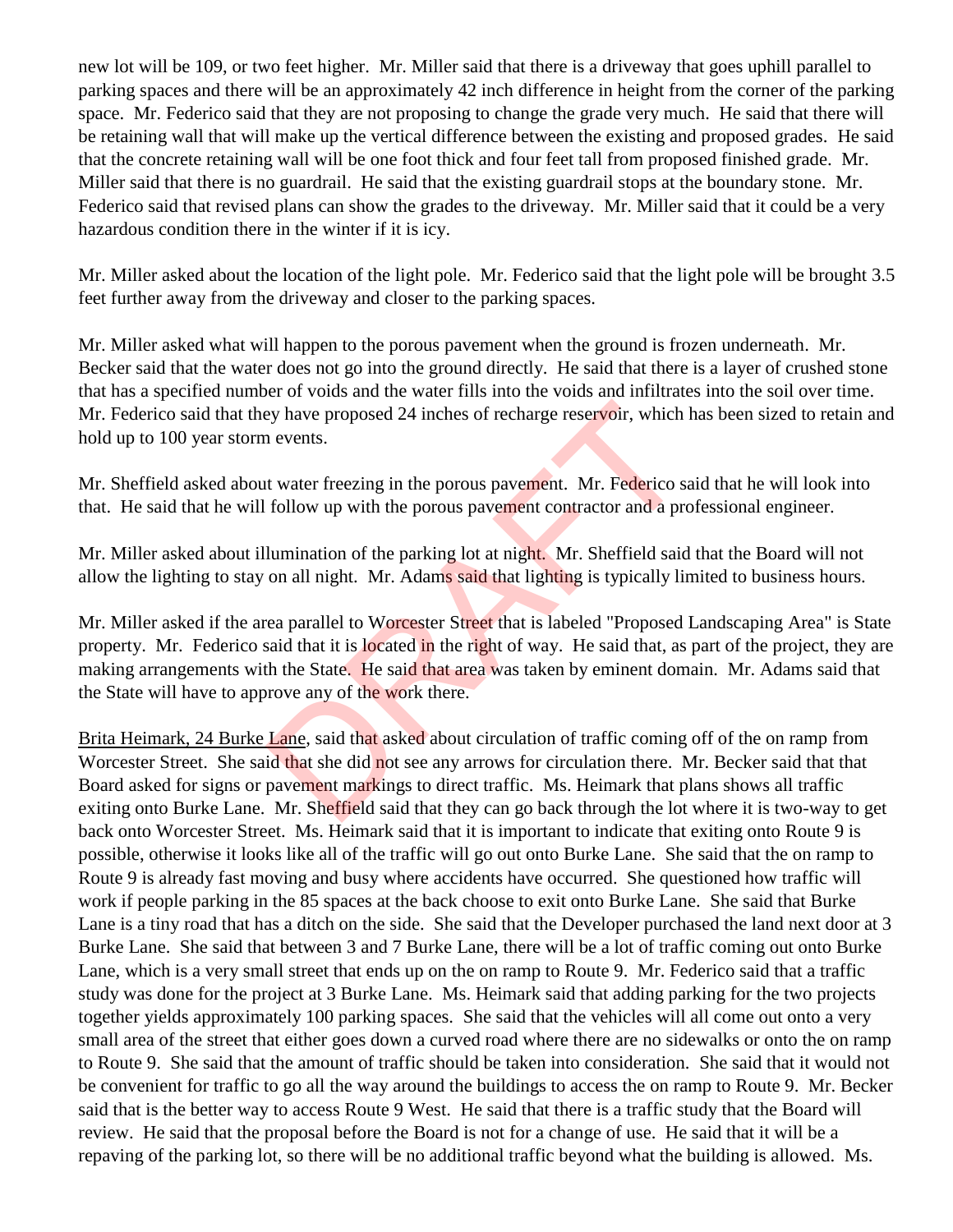Heimark said that the way that it is now there is no way that 80 people can park there. She said that this plan encourages 80 people to park there. She said that currently there are 10 people parking in front of the Wok. Mr. Becker said that they are trying to comply with the bylaw for the building that they have. Ms. Heimark said that she understands that the owner wants to have parking for the building but it needs to be figured out how that many cars will come out to that difficult zone.

Ms. Heimark asked about moving the left hand turn up to the exit so that you could legally turn left so that traffic could be removed from Burke Lane. Mr. Becker said that is not an issue that the Board has jurisdiction over. He said that is under the control of MA DOT. Mr. Adams said that the Board should consider whether there should be an allowable right hand turn onto Burke Lane.

Mr. Miller said that the entrance onto Route 9 from 170 to 184 Worcester Street does not allow a left turn.

Mr. Adams said that the Board needs to see a detailed set of plans that address all of the issues that were raised.

Mr. Adams moved, Mr. Sheffield seconded the motion, and the Board voted unanimously to continue the hearing to June 6, 2019.

## ZBA 2019-49 TOWN OF WELLESLEY SCHOOL DEPARTMENT, 405 SCHOOL STREET (Sprague Field)

Present at the public hearing was Dave Hickey, Town Engineer.

Mr. Hickey said that the project involves tennis court reconstruction on Sprague Field. He said that DPW has done a few rounds of repairs. He said that issues with the paving continue to be problematic. He said that at some point the Middle School stopped using the courts. He said that they were able to get Community Preservation Committee (CPC) funds for the project approved at town meeting. He said that they worked closely with the **Schools** and they are supportive of this project. Sheffield seconded the motion, and the Board voted unan<br>
F WELLESLEY SCHOOL DEPARTMENT, 405 SCHO<br>
ing was Dave Hickey, Town Engineer.<br>
project involves tennis court reconstruction on Sprague F<br>
repairs. He said that issues

Mr. Hickey said that they met with the Design Review Board (DRB) and went over issues that resulted in small changes relating to accessibility of the path as well as a little bit of bolstering of the landscape plan.

Mr. Hickey said that the project is to totally reclaim the existing courts, pulverize the pavement, re-compact and build a new base, put in two new layers of pavement, new paint, new fencing, and all of the pieces that go with tennis play. He said that the project will reorient the courts to as close as they can get to an east-west alignment to minimize sun interference. He said that the courts will be a little longer and more narrow. He said that they will have to remove a concrete block shed that is used for storage for the Middle School. He said that the proposal is to replace that with a container, which is what they have been doing there more frequently. He said that temporary, portable containers seems to make sense. He said that they are coordinating that with the Schools.

Mr. Hickey said that there is an existing buffer between the Sprague Complex and Highland, going toward Linden Street. He said that they will hold that corner and push things into Sprague. He said that there were some comments about buffering to the west.

Mr. Hickey said that there is a catch basin that is not too far away and is adequate to handle the flow. He said that because it will be clean water, they can put trench drains on each side to keep the base well drained,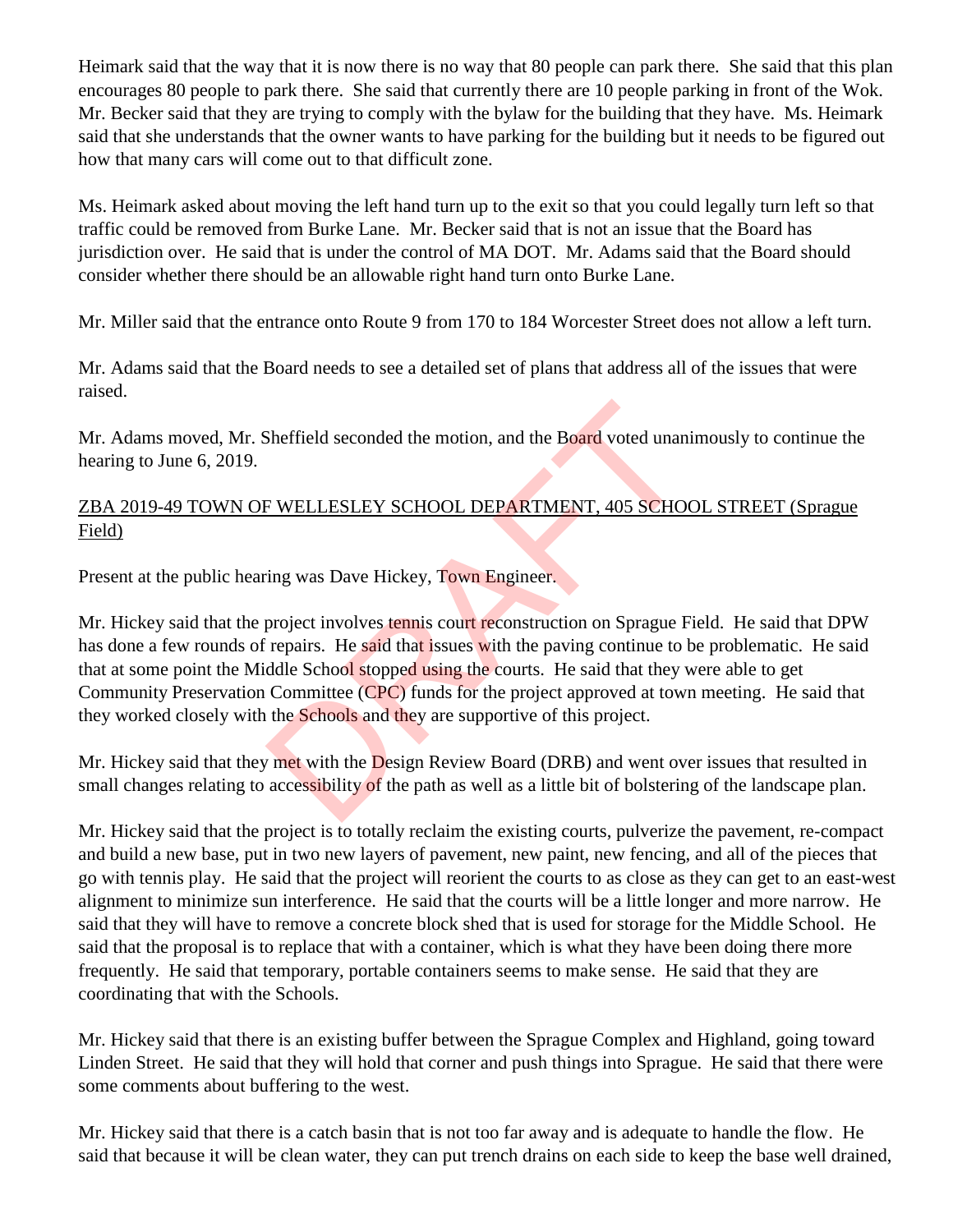to catch the storm water and run it through infiltrations. He said that they will be able to capture all small storms and take some burden off the stormwater systems downstream. He said that it will improve the quality of the water. He said that the submittal included the water testing, which substantiates the design.

Mr. Hickey said that there will be a lot going on at Sprague Field this year. He said that they are queuing up the turf field replacement piece to begin in June and be done in early August. He said that the projects may overlap. He said that they would like to get this project started at the beginning of August and expect that it will involve six to eight weeks of construction. He said that if it extends into the school year, they will coordinate with the school.

Mr. Sheffield said that on Sheet 4 of 9 there is a detail of a ball stop at either end of the courts and at the fence that divides the courts. He said that his experience working with colleges and universities on their tennis courts is that they usually do not have square corners. He said if any consideration was given to angling the four exterior corners of the fencing, which would relieve a little bit of the grading issue at the corner. Mr. Hickey said that all of the grading challenges were in the corners. He said that it seems like an easy thing for them to accomplish.

Mr. Sheffield discussed the door swings in the center fence. He said that door could be a danger to the players if it hangs out. He said that the doors should put in the corners. He said that the doors to enter the courts should swing out rather than in to prevent players on the courts running into the edge of a door if it was not closed. He said that there are a pair of double doors that separate the courts. Mr. Hickey said that the fence separating the courts will probably be locked because they will be used for maintenance work. Mr. Sheffield said that otherwise they may want to have the door in the far corners. He said that the door should swing out rather than into the courts. complish.<br>
he door swings in the center fence. He said that door course is said that the doors should put in the corners. He said that there are a pair of double doors that separate the could counts will probably be locked

Mr. Adams asked about regrading at the north corner. He confirmed that there will be no retaining walls there. Mr. Hickey said that there are no retaining walls proposed. He said that they looked at doing the sidewalk in different ways but did not like the idea of a wall beside the sidewalk or a small one beside the court. He said that, given the users here, it would be preferred to avoid walls.

Mr. Adams asked if the bituminous driveway will stay in its current location. Mr. Hickey said that it will.

Mr. Sheffield asked about seating areas external to the courts. Mr. Hickey said that there are no plans for that now but they put an area of extra bituminous at the main entrance for people to meet up. He said that they spoke with the Park Division about benches. He said that they did not include benches in the contract plans. He said that if there is a call for a bench in the future, DPW can purchase and install it at a later date in a location that is determined to be best. He said that they are willing to accept a condition regarding a bench.

Mr. Sheffield asked if the Town uses standard benches. Mr. Hickey said that the Town does for passive recreation. He said that there is a little mix of what they have used Can purchase bench instead of contractor – see what the need is

Mr. Sheffield asked about drainage on the courts. Mr. Hickey said that the courts are moderately pitched, going on a plane from one end to the other, not in all directions. He said that it follows the land that is up there. Mr. Sheffield said that there are no catchments within the playing surface. Mr. Hickey said that there is a cut off trench at the end with a perforated underdrain that goes to the drainage system.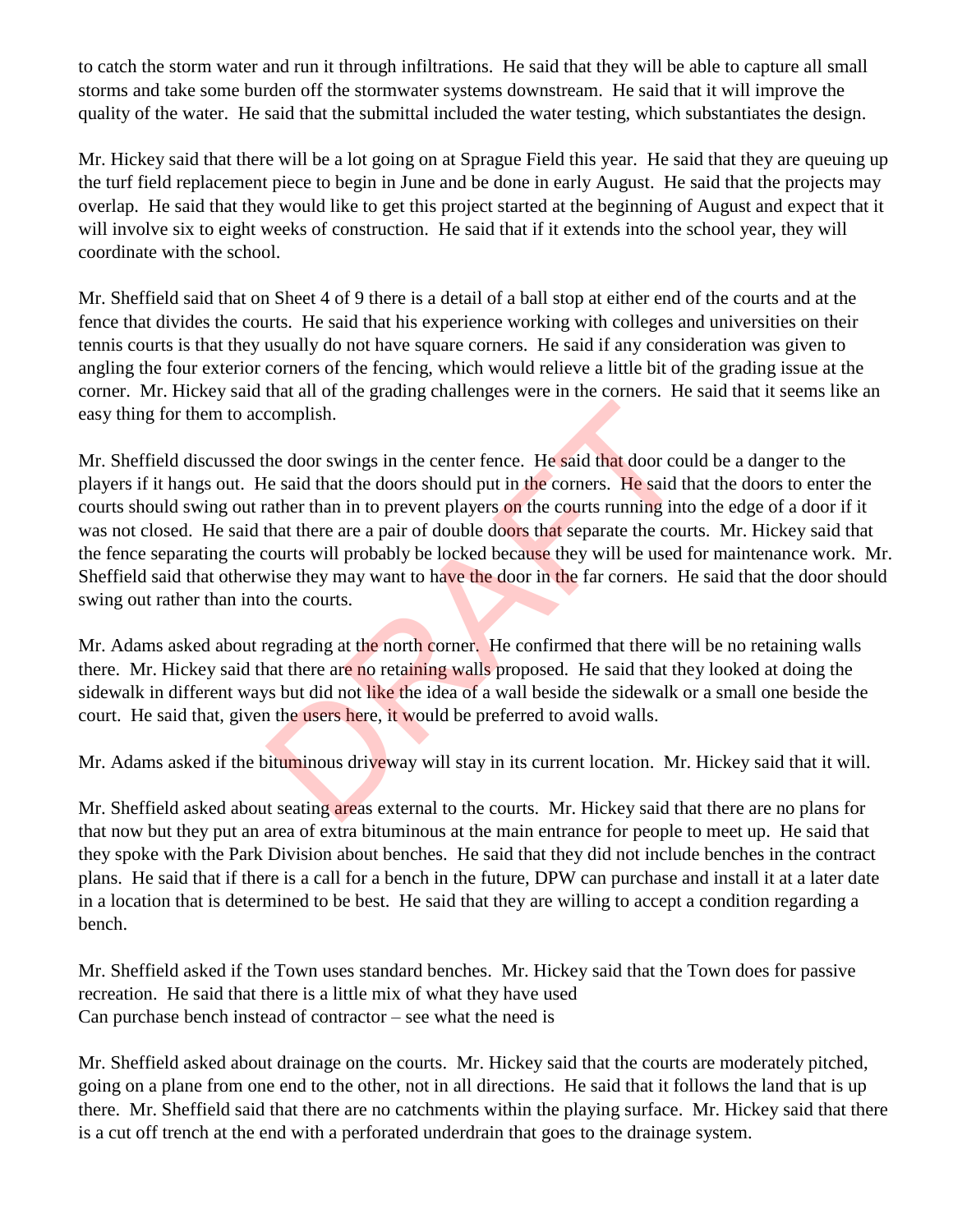Mr. Sheffield asked about the process for cutting and patching to make all of the same surface again. Mr. Hickey said that they will be remixing what was once the foundation for the tennis courts. He said that they should be able to get it even denser than it is. He said that they will also be going into an area that used to be loam. He said that it is important that they excavate that down to a good gravel base underneath. He said that there will be some surplus because the court area going in the easterly direction will be reclaimed and brought in. He said that they expect to bring in 160 yards of import. He said that there will be loam coming out and gravel going in that may be remixed. Mr. Sheffield confirmed that the tennis court surface will not be cut and patch.

Mr. Adams confirmed that there will be no lighting.

Mr. Becker said that the submittal package was very complete. He said that in the project overview and one other place it noted that there is an Activity and Use Limitation (AUL). He said that the project documents state that this project will be outside of the AUL. He said that they will be breaking up pavement, so there will be vibrations. He said that there will be heavy vehicles coming in. He asked about considerations to decide that this project will have no impact on the AUL. Mr. Hickey said that they reviewed the AUL early in the project. He said that the AUL is eight to ten years old. He said that they reviewed the testing with that and the documents that guide what can and cannot be done. He said that the AUL has mixed trash under it. He said that there are no stipulations on the AUL now that say that is at a risk when you are near it or causing work above it or vibrating it. He said that for them it was a matter of reviewing it and making sure that the work is outside of the AUL. He said that if it was inside the AUL, it would have to be done under the guidance of a licensed professional. ill have no impact on the AUL. Mr. Hickey said that the<br>at the AUL is eight to ten years old. He said that they re<br>uide what can and cannot be done. He said that the AUL<br>stipulations on the AUL now that say that is at a ri

Mr. Becker said that the question on pile driving in the Development Prospectus was answered affirmatively. He confirmed that action will not be taking place.

Mr. Becker said that there is an inconsistency in the submittal about increase in impervious surface. He said that the overview talks about a 498 square foot increase. Mr. Hickey said that there may have been versions of the plans that got them to no net increase but those plans were not updated.

Mr. Adams asked if the plane of the courts will slope towards the recharge area. Mr. Hickey said that the plane will go the other way toward Linden Street. He said that it will be very flat. He said that there will be trench drains on both sides. He said that the trench drain on the uphill side is there to pick up any groundwater or anything that might be detrimental to the subsurface. He said that they will pitch back and reverse direction. He said that it will not be very deep because the tennis court is fairly flat.

Mr. Sheffield said that the Design Review Board (DRB) suggested some additional white spruce. Mr. Hickey said that the original plan had six proposed trees. He said that two small trees have to come down. He said that the plans that were submitted to the Board should show 11 trees, which was in response to what the DRB proposed. He said that Cricket Vlass had some follow up discussions with staff at the Planning Board about species. Mr. Becker said that the plans show five junipers to screen 11 Oak Street. Mr. Hickey said that the change is species had to do with concerns about what would grow best there. He said that he was pretty sure that the message got back to the Planning Board and they were okay with it.

Mr. Becker read the Planning Board recommendation.

Mr. Adams moved, Mr. Sheffield seconded the motion, and the Board voted unanimously to grant Site Plan Approval, subject to compliance with the recommendations of the DRB.